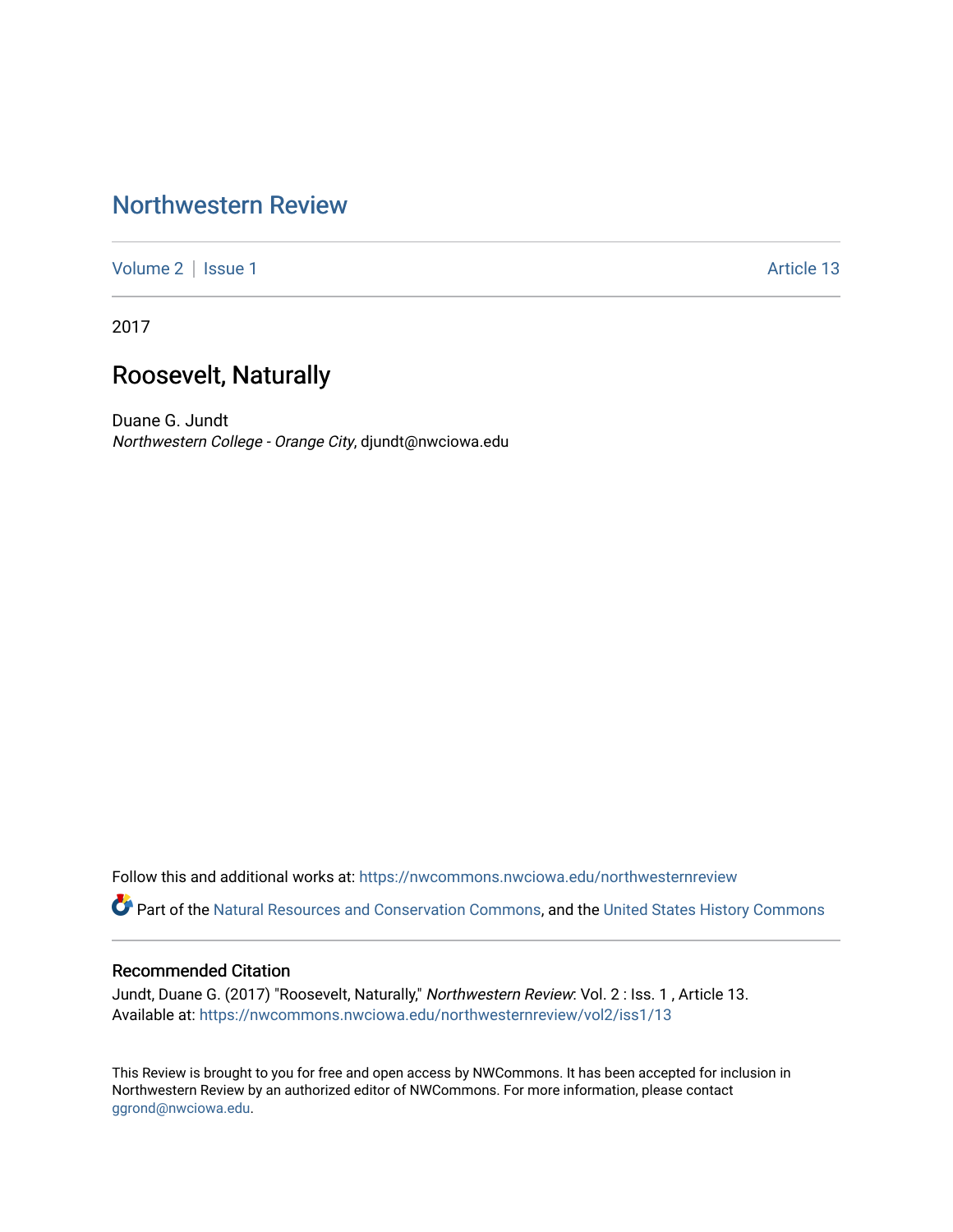## Roosevelt, Naturally

#### **Abstract**

This essay examines the outpouring of works on Theodore Roosevelt the conservationist and hunter since the publication of Douglas Brinkley's The Wilderness Warrior in 2009. It provides brief reviews of several books, including children's books, and an episode of a television documentary series. It also looks at two museum exhibitions and a play that deal with Roosevelt and conservation. The essay emphasizes the centrality that many of the works give to the connection between Roosevelt's environmental ethos and his hunting. Under review are Douglas Brinkley, The Wilderness Warrior: Theodore Roosevelt and the Crusade for America; R.L. Wilson, Theodore Roosevelt: Hunter-Conservationist; Michael R. Canfield, Theodore Roosevelt in the Field; Darrin Lunde, The Naturalist: Theodore Roosevelt, a Lifetime of Exploration, and the Triumph of American Natural History; Dan Aadland, In Trace of TR: A Montana Hunter's Journey; Willie Robertson and William Doyle, "Master Hunter in the White House," in American Hunter: How Legendary Hunters Shaped America; Frank Murphy, Take a Hike, Teddy Roosevelt!; Barb Rosenstock, The Camping Trip That Changed America: Theodore Roosevelt, John Muir, and our National Parks; Episode Two of Ken Burns, The National Parks: America's Best Idea; the Roosevelt Memorial Hall in the American Museum of Natural History, New York; Ben Clawson's play King of the Mountains; a restored lion, National Museum of Natural History, Washington, D.C.

#### About the Author

Duane Jundt holds a master's degree in history and has completed doctoral work at the University of Notre Dame, where he served as the managing editor of the Journal of Policy History and taught courses in modern American history. A member of the Northwestern College faculty since 2002, he has taught courses in Western civilization and American history. He specializes in modern American political, military and diplomatic history, as well as modern British history. A member of the Advisory Board of the Theodore Roosevelt Association, his research and writing focuses on the life and legacy of President Roosevelt, especially the impact of his years in the Dakota Badlands. He is a frequenter presenter on Roosevelt at state and national parks and nature centers across the Midwest and West.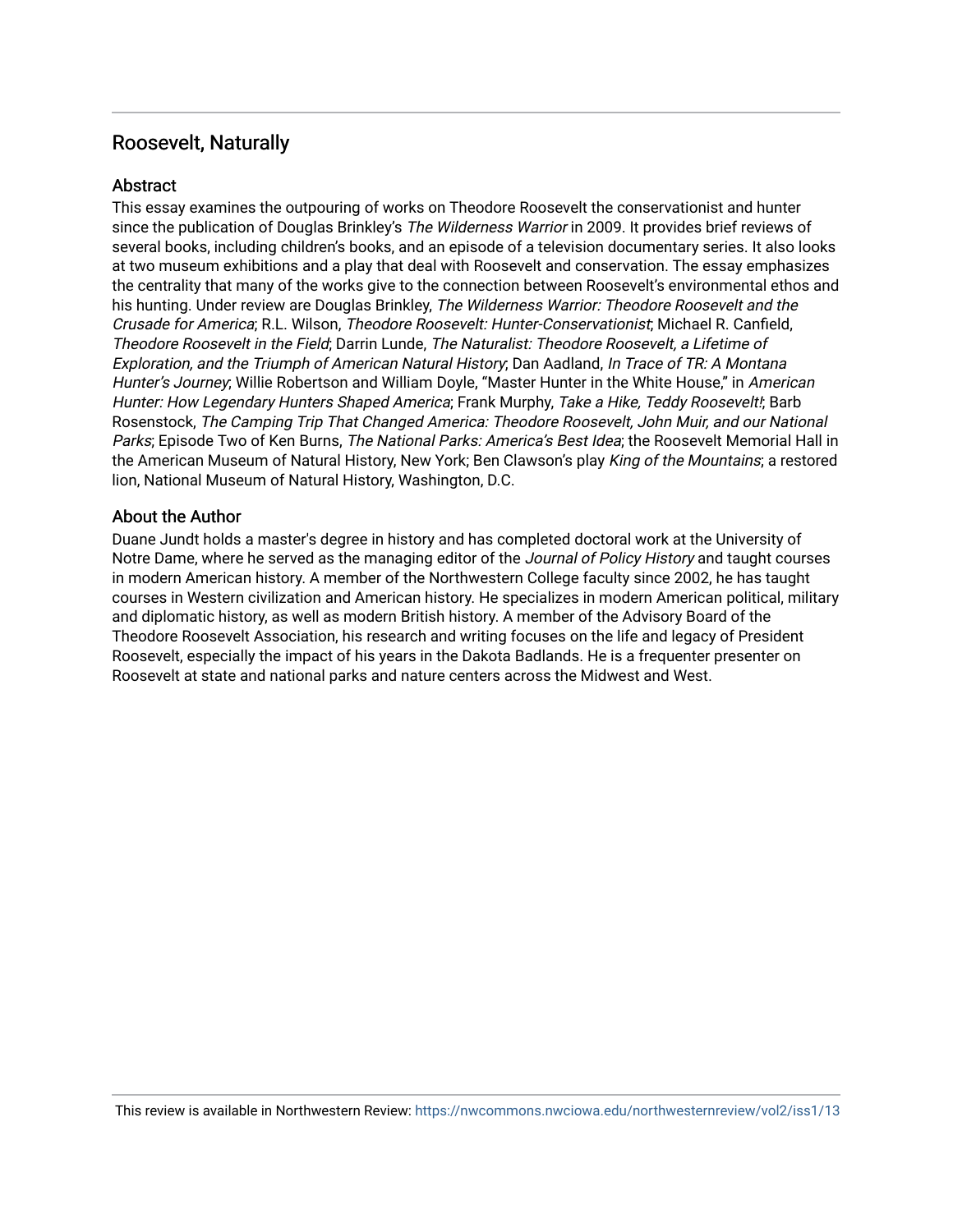# *Northwestern Review,* **Vol. 2, Issue 1** "Roosevelt, Naturally" by Duane G. Jundt

1

### **Roosevelt, Naturally**

by Duane G. Jundt

It may come as a surprise to some to learn that history, the often dreaded and poorly taught discipline of dates and dead people, is actually a dynamic field of study whose quarrelsome practitioners are constantly reassessing topics and figures whose fate must have been settled long ago. But history is no more settled than the dust beneath our feet. The work of

questioning the judgments of others and of uncovering, interpreting, and incorporating newly found evidence seldom comes to a complete stop. We may, in fact, never pen the "final word" on any historical topic despite the claims of countless book reviewers to the contrary.

Because he occupied so many roles, pursued so many hobbies, and had a seemingly unquenchable curiosity, Theodore Roosevelt, the twenty-sixth President of the United States, has provided much fodder for historians in the



**Theodore Roosevelt at Glacier Point, CA.**  Image from the Library of Congress.

almost one hundred years since his death in January 1919. In addition to biographies, shelves groan under the weight of studies undertaken of his "big stick" diplomacy, his brief but dramatic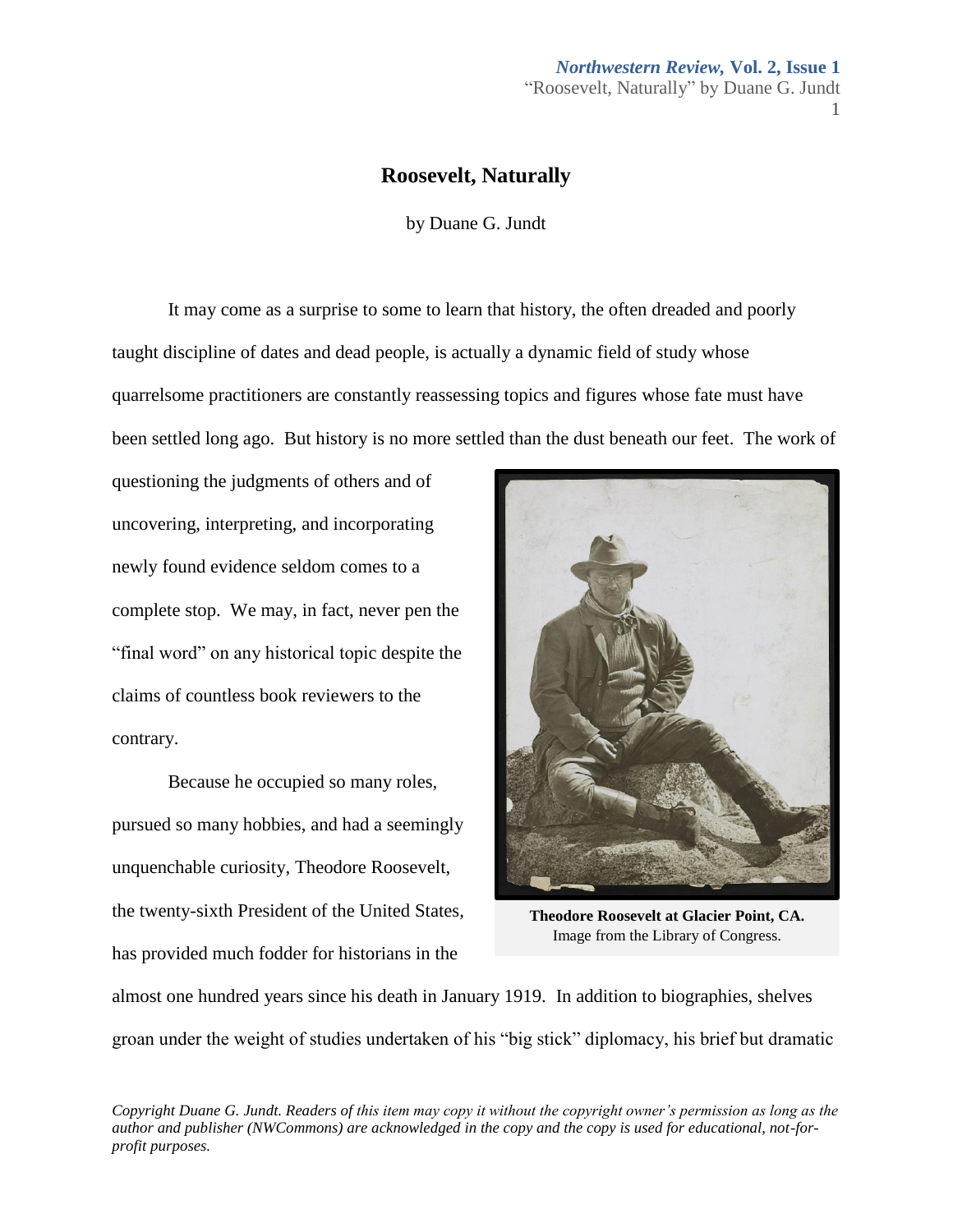turn as a Rough Rider in the Spanish-American War, his stint as Police Commissioner of New York City, and his ranching life in Dakota Territory. But in the course of the last decade, beginning in 2009, the most fertile field in Roosevelt studies has been that of conservation.

At 817 pages of text, Douglas Brinkley's *The Wilderness Warrior: Theodore Roosevelt and the Crusade for America* (HarperCollins, 2009) might seem like a good candidate for the highly coveted final word on the subject of Roosevelt the conservationist, but rather than ending the discussion, we can now see how this work marked the beginning of a new era of appreciation for Roosevelt's actions in safeguarding the environment. It also inaugurated a fresh round of inquiry on Roosevelt the hunter, conservationist, naturalist, environmentalist, ornithologist, explorer, and collector that encompasses not only the traditional medium of books, but extends to television, theater, museums, and national parks. Laudatory and effusive in his praise of Roosevelt, Brinkley's prose matches the zeal and enthusiasm that Roosevelt showed for the natural world. *The Wilderness Warrior* seeks to secure Roosevelt's status as a figure that today's green movement can (and should) embrace. Contradictory and confounding, Roosevelt was an environmentalist who also happened to be a hunter and imperialist, a friend of Sierra Club founder John Muir, a proponent of damming the rivers of the American Southwest, and a critic of those who would spoil the landscape with advertisements. Warrior he may have been, but in the matter of conservation, Brinkley shows us a happy warrior who reveled in using the powers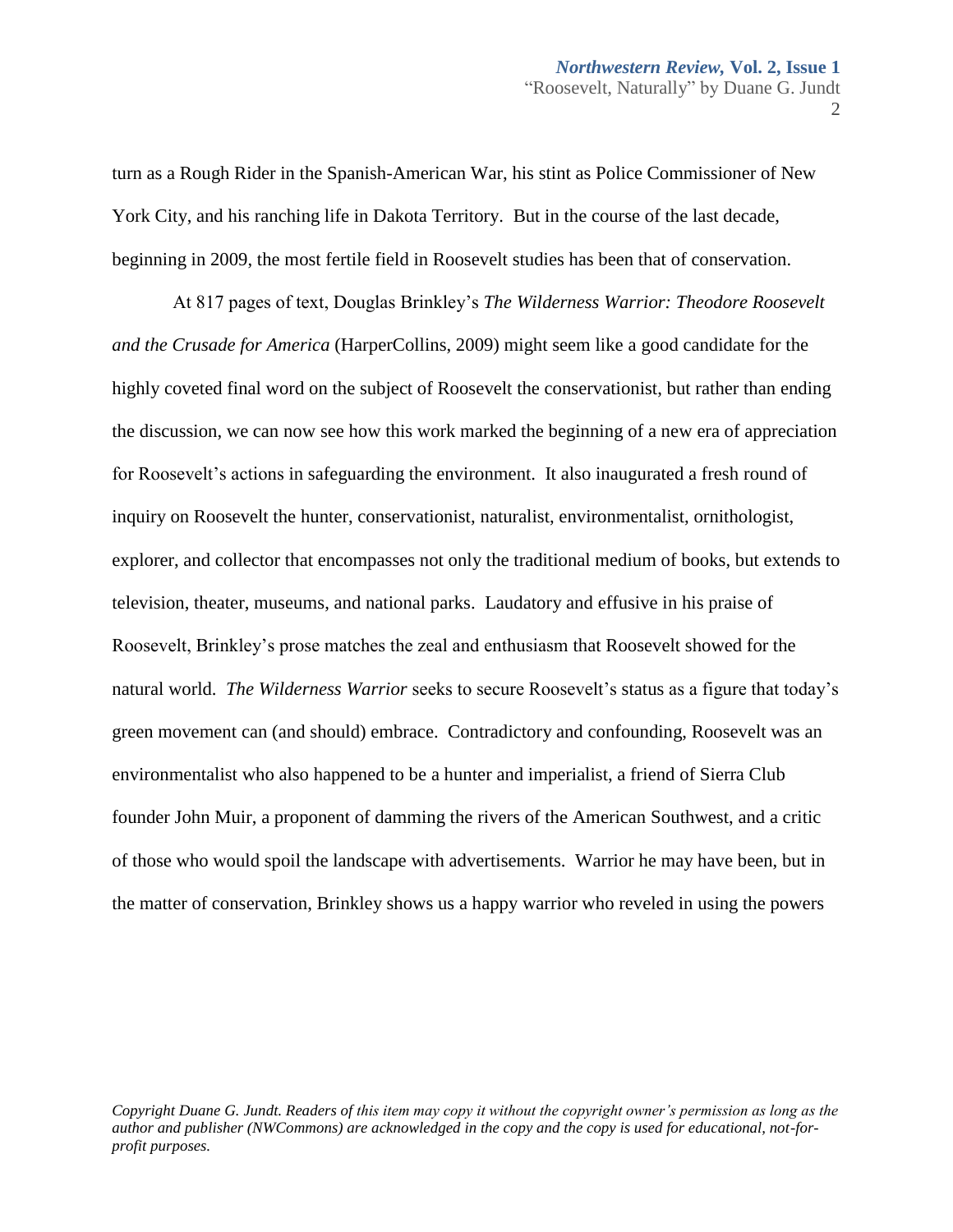of the presidency in an unprecedented way to safeguard 230 million acres of the American  $land \text{scape}.$ <sup>1</sup>

With the choice of *Theodore Roosevelt: Hunter-Conservationist* (Boone and Crockett



**Theodore Roosevelt, 1885.**  Image from the Library of Congress.

 $\overline{\phantom{a}}$ 

Club, 2009) as the title of his work, R. L. Wilson proposes that Roosevelt could not only lay claim to both of these roles but that he could unite them as well. Wilson's title forces the reader to immediately grapple with the fact that Roosevelt was an ardent, indeed fervid, hunter who nonetheless took more action on behalf of conservation than any American in his lifetime. A large, lavishly illustrated book that highlights Roosevelt's hunting arsenal, it also features many political cartoons, photographs, and reproductions of letters and diary entries.<sup>2</sup> It is, in short, very much a book

and a tangible reminder of the wonders that can still be found in a bound volume in our increasingly digital age. While he highlights Roosevelt's hunting prowess, Wilson does not

 $<sup>1</sup>$  A very fine review of Brinkley's book and one that does not shy away from criticism is Mark Harvey, "A Massive</sup> and Valuable Study of Theodore Roosevelt and Conservation," *Theodore Roosevelt Association Journal* 32 (Winter-Spring 2011): 35-49.

<sup>2</sup> The evolution of Roosevelt as a naturalist and hunter as a young man can be traced in Edward P. Kohn, ed., *A Most Glorious Ride: The Diaries of Theodore Roosevelt, 1877-1886 (Albany, NY: State University of New York Press,* 2015).

*Copyright Duane G. Jundt. Readers of this item may copy it without the copyright owner's permission as long as the author and publisher (NWCommons) are acknowledged in the copy and the copy is used for educational, not-forprofit purposes.*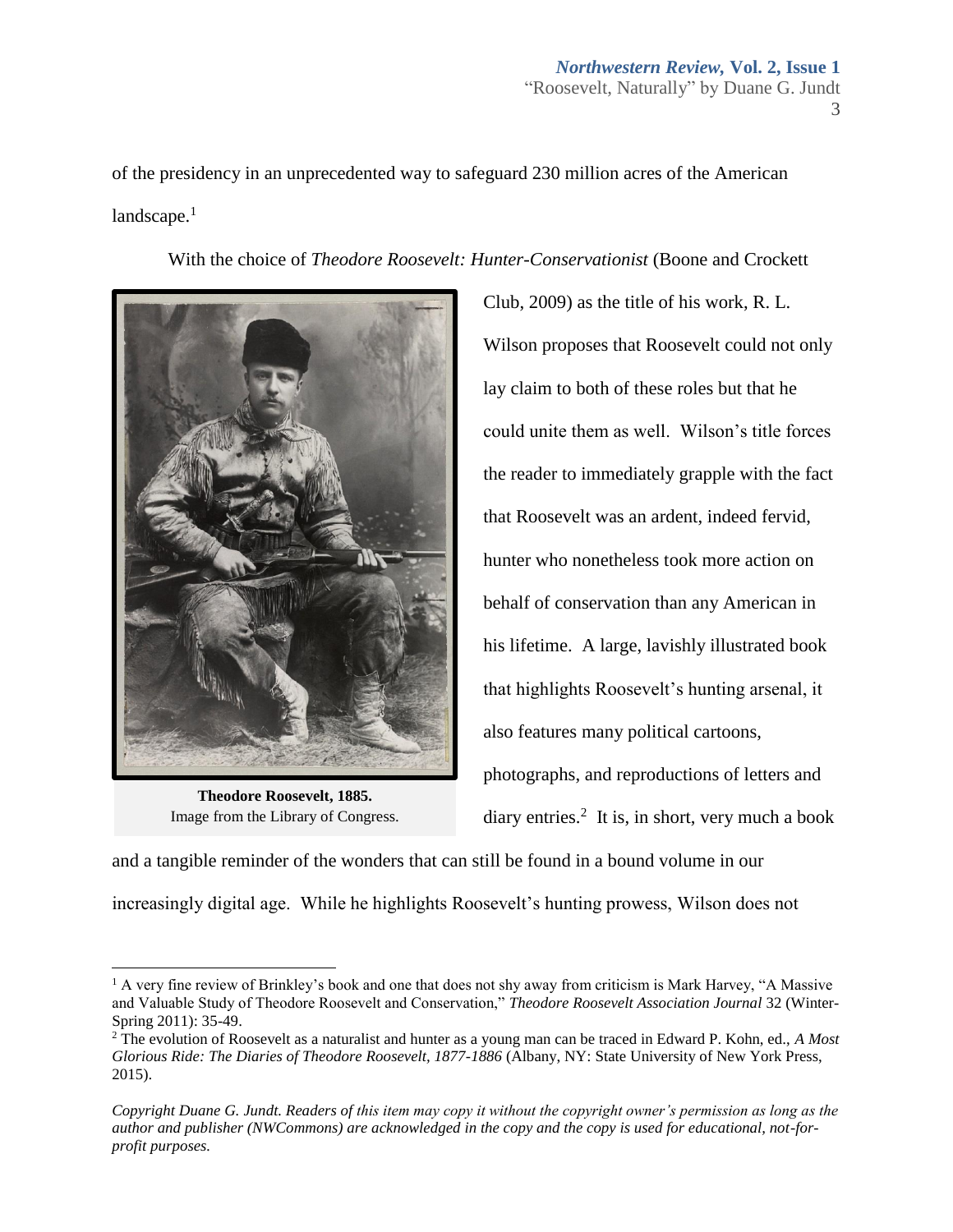neglect the conservation side of the ledger, and the book is so much the better for his inclusion of Lowell Baier's essay "The Cradle of Conservation" which argues that Roosevelt's Elkhorn Ranch site was "the very cradle of conservation in America, the sacred ground of the conservation movement."<sup>3</sup>

The extensive use of reproductions from Roosevelt's diaries and journals, along with period photographs and illustrations, also marks Michael R. Canfield's *Theodore Roosevelt in the Field* (University of Chicago Press, 2015). For a book devoted to stressing the importance of Roosevelt's time spent outdoors in a variety of far flung locales, the work suffers from a lack of maps necessary to aid the reader in following Roosevelt's childhood trips to Europe and Egypt, his post-presidency safari to Africa, and his exploration of the Amazonian rain forest. Curiously, Canfield never mentions Roosevelt's poor eyesight as a child and how glasses markedly changed his ability to interact with nature. This seems like a major oversight, as Roosevelt's ability to finally see clearly allowed him to see and not just hear birds, hunt more effectively, and fully enjoy his time in the field.

A lecturer on biology at Harvard, the author offers up numerous discourses on biology that do not always advance his narrative or add to his analysis of Roosevelt but do highlight his knowledge of his chosen field of study. When he detours from his story to examine the contributions of those who influenced Roosevelt in his study of natural history, such as John James Audubon or the taxidermist John G. Bell, Canfield adds to the strength of his work by providing much needed context. He also compares Roosevelt's time in the field with other

 $\overline{\phantom{a}}$ 

<sup>3</sup> Lowell E. Baier, "The Cradle of Conservation," in *Theodore Roosevelt: Hunter-Conservationist*, ed. R.L. Wilson (Missoula, MT: Boone and Crockett Club, 2009), 267.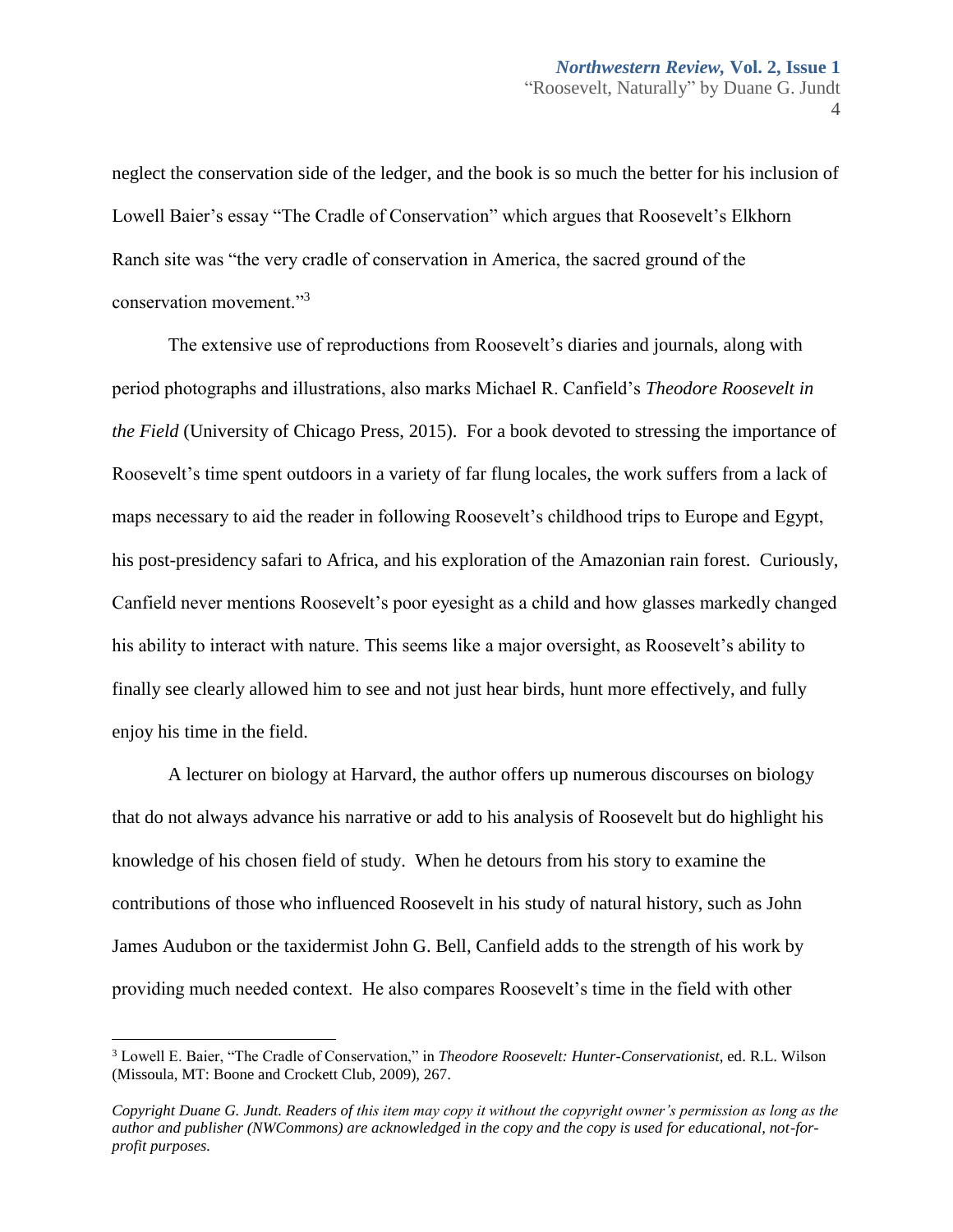naturalists and explorers, such as when he compares Roosevelt's perilous and nearly fatal expedition to Brazil with the equally perilous Antarctic adventures of Ernest Shackelton. The product of a prodigious amount of research in both primary and secondary sources, Canfield's book makes very good use of contemporary sources like newspaper accounts of Roosevelt's

expeditions. His endnotes are marvels of historical research and should be appreciated both for their



**Sculpture in Longmont, Colorado titled "Roosevelt the Conservationist" by artist Dan Snarr.** Image from the author.

attention to detail and for the signposts they provide for those interested in digging deeper into this aspect of Roosevelt's crowded life.

Because he has chosen to focus on Roosevelt's time in the field, Canfield cannot ignore the centrality of hunting in his subject's experience with the outdoors, and while his own criticism of Roosevelt's hunting is muted, he does lend considerable space to airing the views of those such as Mark Twain who thought Roosevelt hunted to excess. Canfield argues that Roosevelt's success as a conservationist owes much to his hunting as it lent credibility to his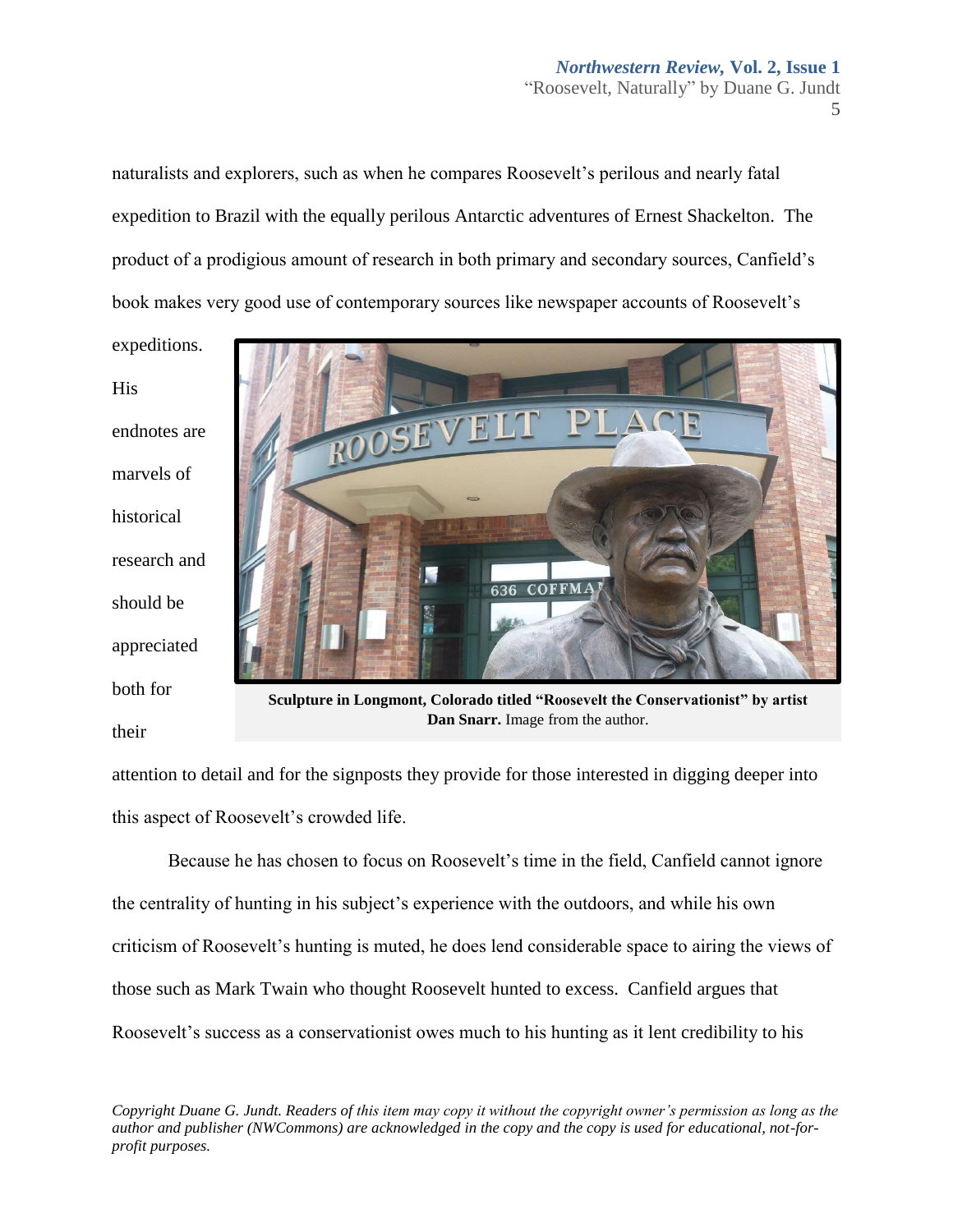actions with the community of hunters and outdoorsmen. "Would Roosevelt have been able to effect such a massive amount of conservation—winning the support of so many diverse constituencies—had he not been a hunter?"<sup>4</sup>

Darrin Lunde identifies Roosevelt as an aspiring and frustrated museum naturalist in *The Naturalist: Theodore Roosevelt, a Lifetime of Exploration, and the Triumph of American Natural History* (Crown Publishers, 2016). The author, himself a museum naturalist and expedition leader for both the Smithsonian and American Museum of Natural History, stresses the interplay between Roosevelt's close observation of nature, his hunting, and his writing. He argues that Roosevelt wanted to pursue a career as a scientist but that his alma mater, Harvard University, wasn't interested in training him as a field naturalist. Bored and frustrated and despairing of a life spent peering through a microscope in a lifeless laboratory, Roosevelt turned to politics and public service as a career, but nonetheless continued his pursuit of science through his many hunting expeditions. Lunde argues that Roosevelt's childhood desire to be taken seriously as a field naturalist was finally fulfilled in his epic 1909 African safari in which the former president hunted with a rich and meaningful purpose: to supply specimens for the Smithsonian. Frustrated no more, the citizen-scientist soaked in the African landscape, filled his hunting quota, and wrote up his adventures.

If scientists are acknowledging the contributions that hunting made to Roosevelt's pursuit of science and conservation, it should come as no surprise that it would be celebrated by today's hunters. In the overlooked *In Trace of TR: A Montana Hunter's Journey* (University of

 $\overline{a}$ 

<sup>4</sup> Michael R. Canfield, *Theodore Roosevelt in the Field* (Chicago: University of Chicago Press, 2015), 275.

*Copyright Duane G. Jundt. Readers of this item may copy it without the copyright owner's permission as long as the author and publisher (NWCommons) are acknowledged in the copy and the copy is used for educational, not-forprofit purposes.*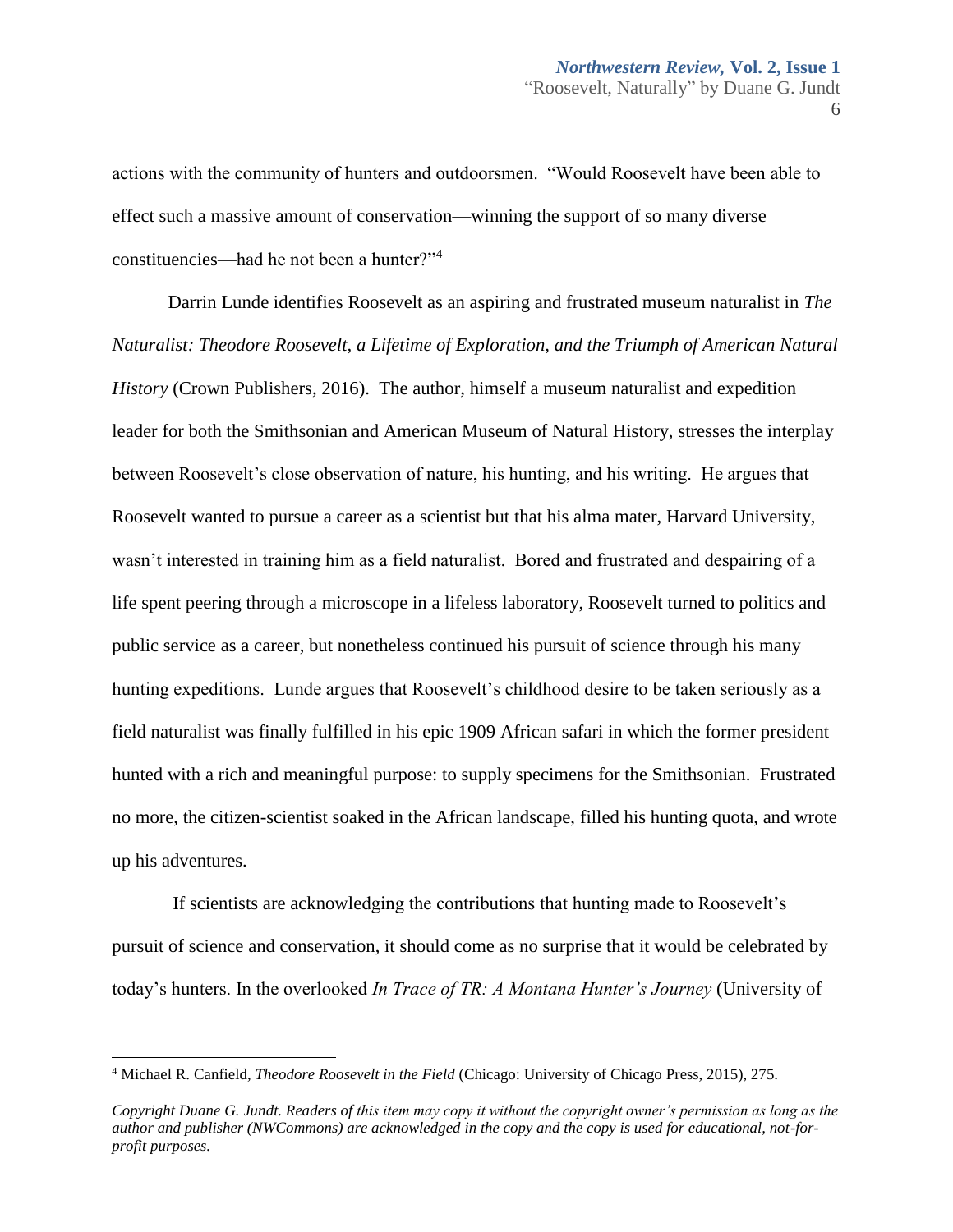Nebraska Press, 2010), Dan Aadland brings the perspective of a fellow hunter, rancher and writer to bear on his treatment of Roosevelt as he searches for connections (both spiritual and physical) between his hunts and those of Roosevelt. One of America's best known hunters, Willie Robertson of television's *Duck Dynasty*, and William Doyle devote a chapter of *American Hunter: How Legendary Hunters Shaped America* (Simon & Schuster, 2015) to Roosevelt. In "Master Hunter in the White House," they stress the connection between hunting and conservation made evident by Roosevelt. "Some folks just don't understand the contribution that

hunters have made to rescuing and preserving the American wilderness and its wildlife. Teddy Roosevelt was living proof that hunters were the original conservationists."<sup>5</sup>

The outburst of historical scholarship centered on Roosevelt the conservationist has also found its way to the realm of children's books. Frank Murphy's brief biography for young readers in grades 1 to 3, *Take a Hike, Teddy Roosevelt!* (Random House, 2015), vividly conveys Roosevelt's boyish enthusiasm for the natural world in both its text and the illustrations by Richard Walz.

 $\overline{\phantom{a}}$ 



**Theodore Roosevelt statue in Boone, Iowa.** Image from the author.

<sup>5</sup> Willie Robertson and William Doyle, *American Hunter: How Legendary Hunters Shaped America* (New York: Simon & Schuster, Howard Books, 2015), 122-123.

*Copyright Duane G. Jundt. Readers of this item may copy it without the copyright owner's permission as long as the author and publisher (NWCommons) are acknowledged in the copy and the copy is used for educational, not-forprofit purposes.*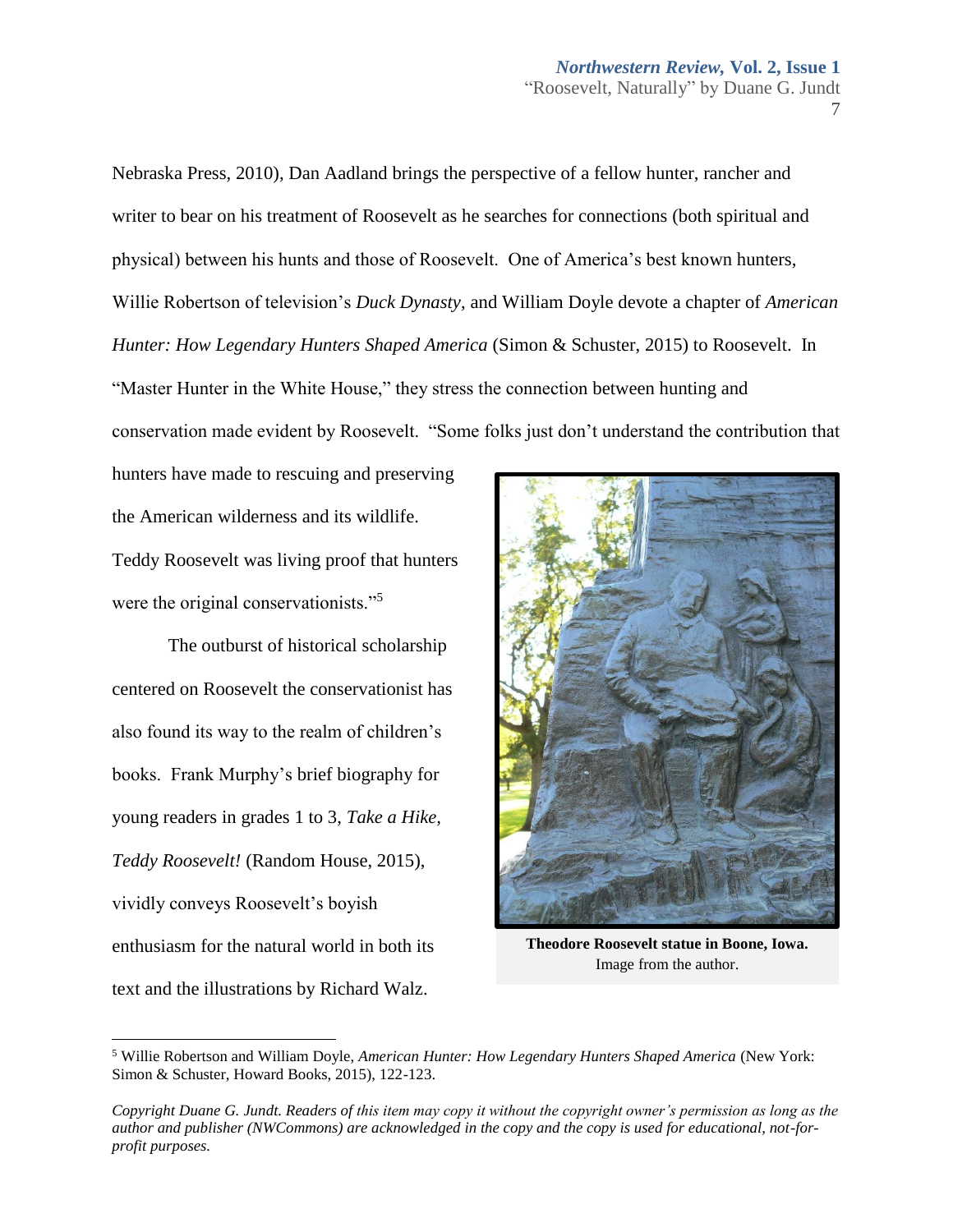Murphy casts Roosevelt as a heroic defender of the American landscape: "If it weren't for Teddy, people would have destroyed many of America's forests and other national treasures."<sup>6</sup> And while the most recent titles on Roosevelt the naturalist intended for adults have gone to great lengths to explain Roosevelt's hunting, Murphy disregards it entirely. He does stress that others hunted to excess, but in an act of distortion by omission he does not reveal to his readers that their hero sometimes did as well.<sup>7</sup> Barb Rosenstock chronicles the May 1903 camping trip to Yosemite shared by Roosevelt and John Muir in a large format picture book for children ages 6 to 8 in *The Camping Trip That Changed America: Theodore Roosevelt, John Muir, and our National Parks* (Dial Books, 2012).

The renewed consideration and appreciation of Roosevelt the conservationist begun by *The Wilderness Warrior* received a further boost in 2009 with the airing of documentary filmmaker Ken Burns' series on the history of the national parks. Roosevelt has a starring role in episode two of *The National Parks: America's Best Idea*. Roosevelt's great western tour of 1903 is examined in some detail as it included his two week visit to Yellowstone and his first encounter with the Grand Canyon and his exhortation to "Leave it as it is. Man can only mar it."<sup>8</sup> The trip witnessed his sojourn to Yosemite and his backcountry camping and tramping expedition with the park's passionate advocate John Muir. The episode also highlights

 $\overline{\phantom{a}}$ 

<sup>6</sup> Frank Murphy, *Take a Hike, Teddy Roosevelt!* (New York: Random House, 2015), 6.

 $<sup>7</sup>$  For a review of other recent children's books on Roosevelt and a discussion of their reflection of the revised</sup> historiography on Roosevelt and conservation see Duane G. Jundt, "Reading (about Roosevelt) is Fundamental," *Theodore Roosevelt Association Journal* 35 (Summer 2014): 22-27.

<sup>8</sup> *The National Parks: America's Best Idea*, produced by Dayton Duncan and Ken Burns (2009; Hollywood, CA: Paramount Home Entertainment, 2009), DVD.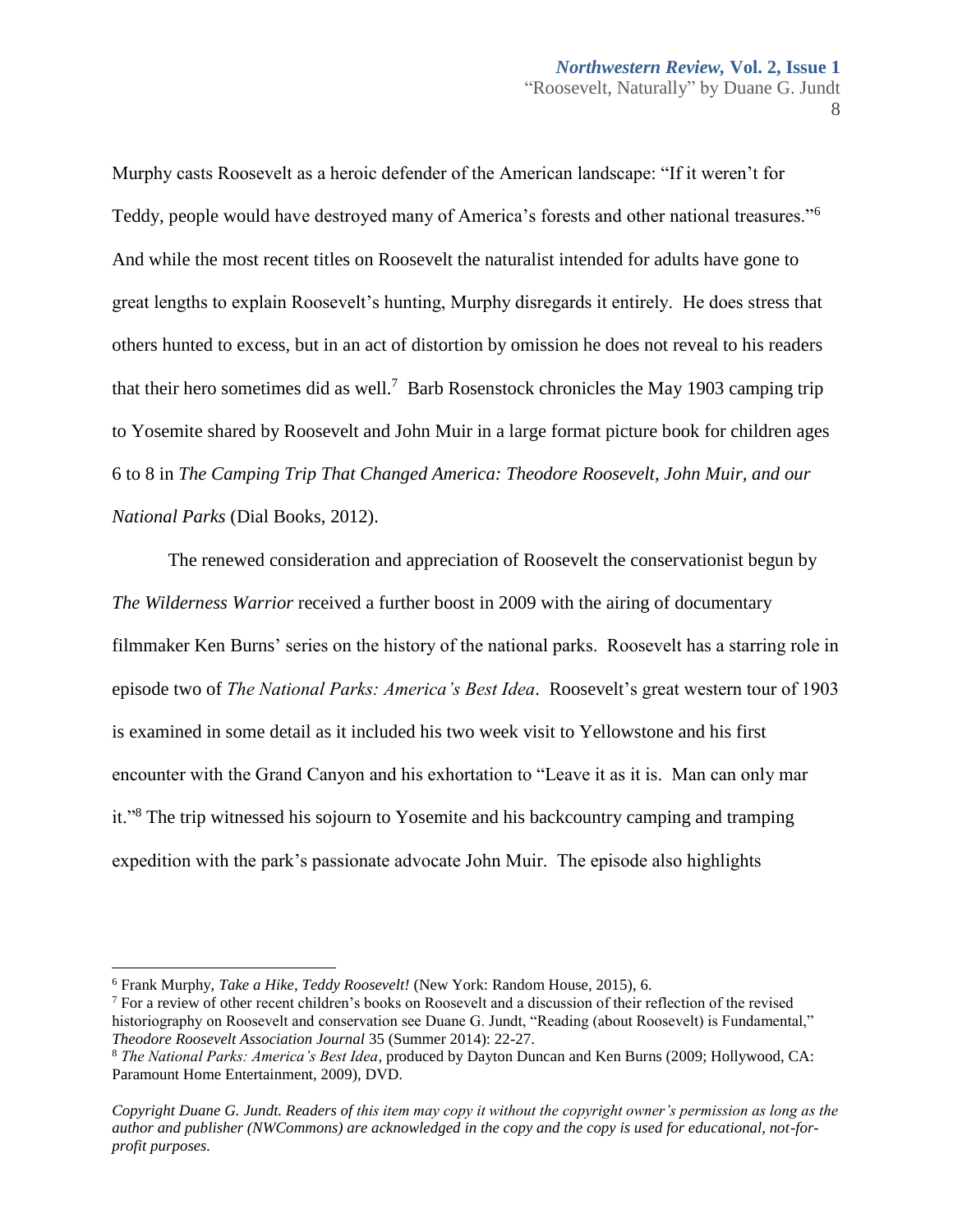Roosevelt's extensive and sometimes controversial use of the Antiquities Act to create the nation's first eighteen national monuments.

One of the nation's finest tributes to Roosevelt the naturalist, conservationist, and explorer can be found within the walls of New York's American Museum of Natural History.



**Theodore Roosevelt with dead lion.** Image from the Library of Congress.

l

The Roosevelt Memorial, originally constructed in 1936, was updated, renovated, and reopened on Roosevelt's birthday in 2012. The Roosevelt Memorial Hall now shows excerpts from Burns' documentary, and its centerpiece is a sculpture of Roosevelt as he appeared during his Yosemite trip with Muir.<sup>9</sup> The duo's wilderness bromance received even more attention in October 2016 with the production of the play *King of the Mountains* at the Luna Stage theatre in West Orange, New Jersey.<sup>10</sup> The play, written by Ben Clawson,

imagines the back and forth between the president and the preservationist during their three days together in Yosemite. The National Museum of Natural History, a Smithsonian Institution, is in

<sup>9</sup> "Roosevelt Memorial Hall," *American Museum of Natural History*, accessed December 4, 2016, http://www.amnh.org/exhibitions/permanent-exhibitions/theodore-roosevelt-memorial/theodore-rooseveltmemorial-hall.

<sup>10</sup> *Luna Stage*, accessed December 4, 2016, http://lunastage.org/calendar.php?id=225.

*Copyright Duane G. Jundt. Readers of this item may copy it without the copyright owner's permission as long as the author and publisher (NWCommons) are acknowledged in the copy and the copy is used for educational, not-forprofit purposes.*